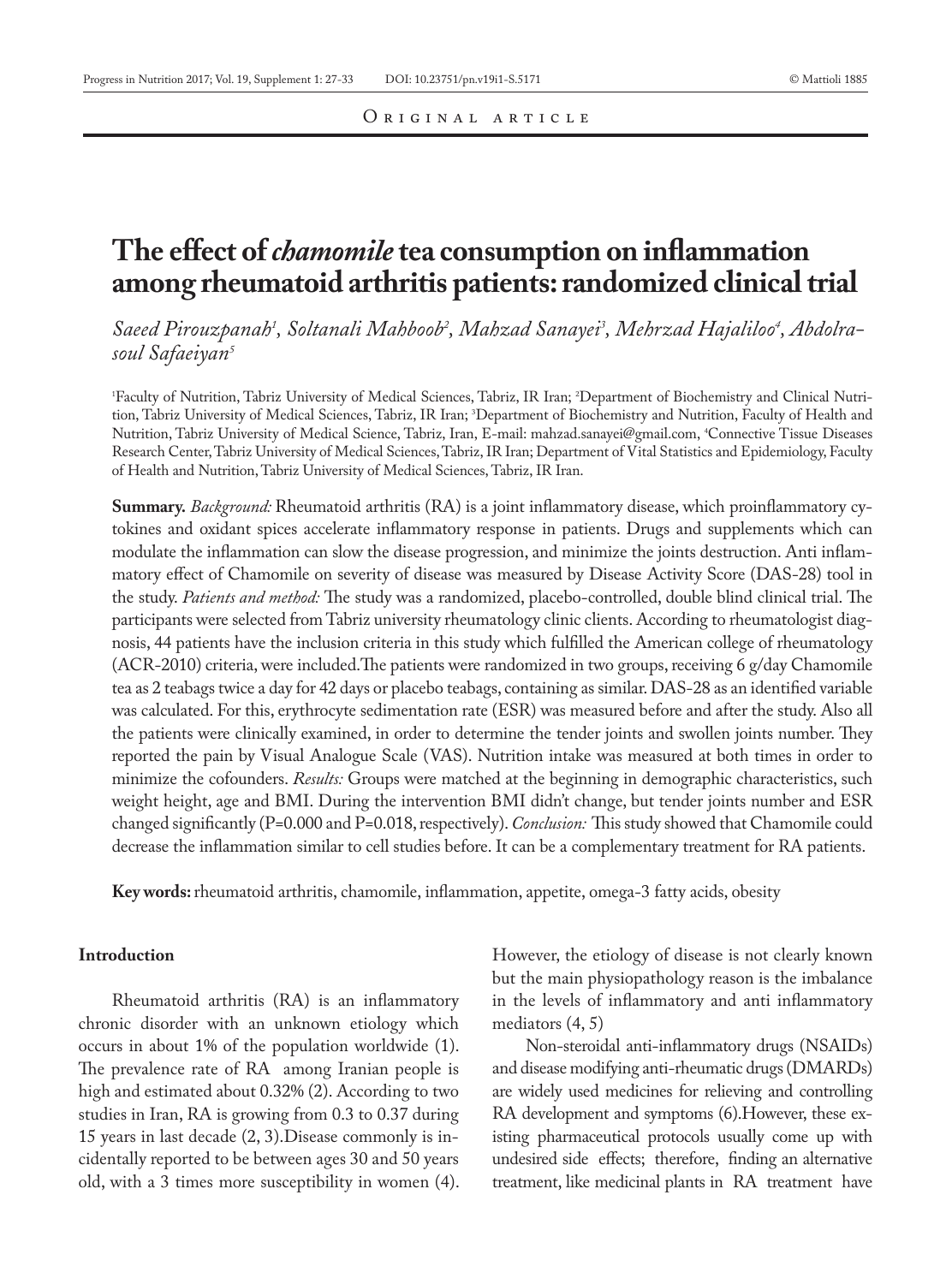gained recently a noticeable consideration in clinical and experimental studies (7, 8)[7].

*Chamomile* (Matricaria chamomilla L.) is one of the most well-known herbal plants. The dried flower part of plant is used traditionally for wide spectrum of medicinal purposes including rheumatic pain and inflammation. Evidence-based information regarding the bioactivity of this herb is presented (7, 8). *Chamomile* consist several phenolic compounds like apigenin, quercetin, patuletin, luteolin and their glucosides (8). Some cellular and animal models showed anti inflammatory effect for flavonoids on pro-inflammatory effects and levels of cytokines, which play a crucial role in induction and progression of RA (8-11).

Although some experimental studies had shown the effect of *chamomile* reducing the inflammation in cell culture (9), the possible modulation on rheumatoid arthritis inflammation has not been investigated so far. Therefore we conducted a randomized clinical trial to study the possible beneficial effects of *chamomile* tea consumption on ESR, DAS-28 and VAS signs and symptoms in RA patients.

## **Materials and Methods**

## *Study subject*

This study was conducted between December 2014 and March 2015 involving 44 female patients with RA who fulfilled the American college of rheumatology (ACR) criteria 2010, and who had been referred to clinics at the Tabriz University of Medical Sciences. Patients were ageing between 20 to 65 years old with a body mass index (BMI) lower than 30. All patients with RA enrolled (n=65) in this study and among them, 44 who had selected eligible based on inclusion criteria were involved in intervention. Inclusion criteria were as follow: 1) Subjects diagnosed with rheumatoid arthritis, based on American College of Rheumatology (ACR-2010) criteria; 2) Patients with moderate and less rheumatoid arthritis score (DAS-28<5.1); 3) Stable medication for at least 3 weeks prior to the intervention and during that; 5) Willing to participate in the study; 6) Ages between 20 and 65 and 7) Have a body mass index (BMI) less than 30 and more than 18.5. Exclusion criteria were as follow: 1) Pregnant and lactating women; 2) Patients with cardiovascular, lung, hepatic, kidney and haematic diseases 3) Having chronic inflammatory diseases such as Sjogern, Sicca, MS, Lupus Erythematosus and Hashimoto's disease; 4) Patients with gastro duodenal ulcer; 5) Patients with a high sensibility to the experimental drugs; 6) Patients participating in another study just 3 weeks before the intervention and 7) Taking any vitamin, mineral or omega 3 supplement 3 months before the intervention. In the first visit, a rheumatologist examined the patients and filled a medical records, including age, age at disease onset, morning stiffness duration, disease duration and number of swollen and tender joints. The self reported pain degree was asked from patients and scored with Visual Analog Scale (VAS). The duration of study follow-up was 6 weeks. None of these 44 patients were relatives, in order to prevent statistical bias.

This study was a double blinded randomized, controlled clinical trial with treatment and control groups running in parallel for a period of 6 weeks (Figure 1). The Ethical committee of Tabriz University of Medical Sciences approved the study protocol and was registered on the Iranian registry of clinical trials website (available at: http://www.irct.ir, identifier: IRCT: IRCT2015010111335N4).

All subjects gave written informed consent before clinical trial enrollment. The sample size was de-



**Figure 1.** Flow diagram showing participants enrollment and study design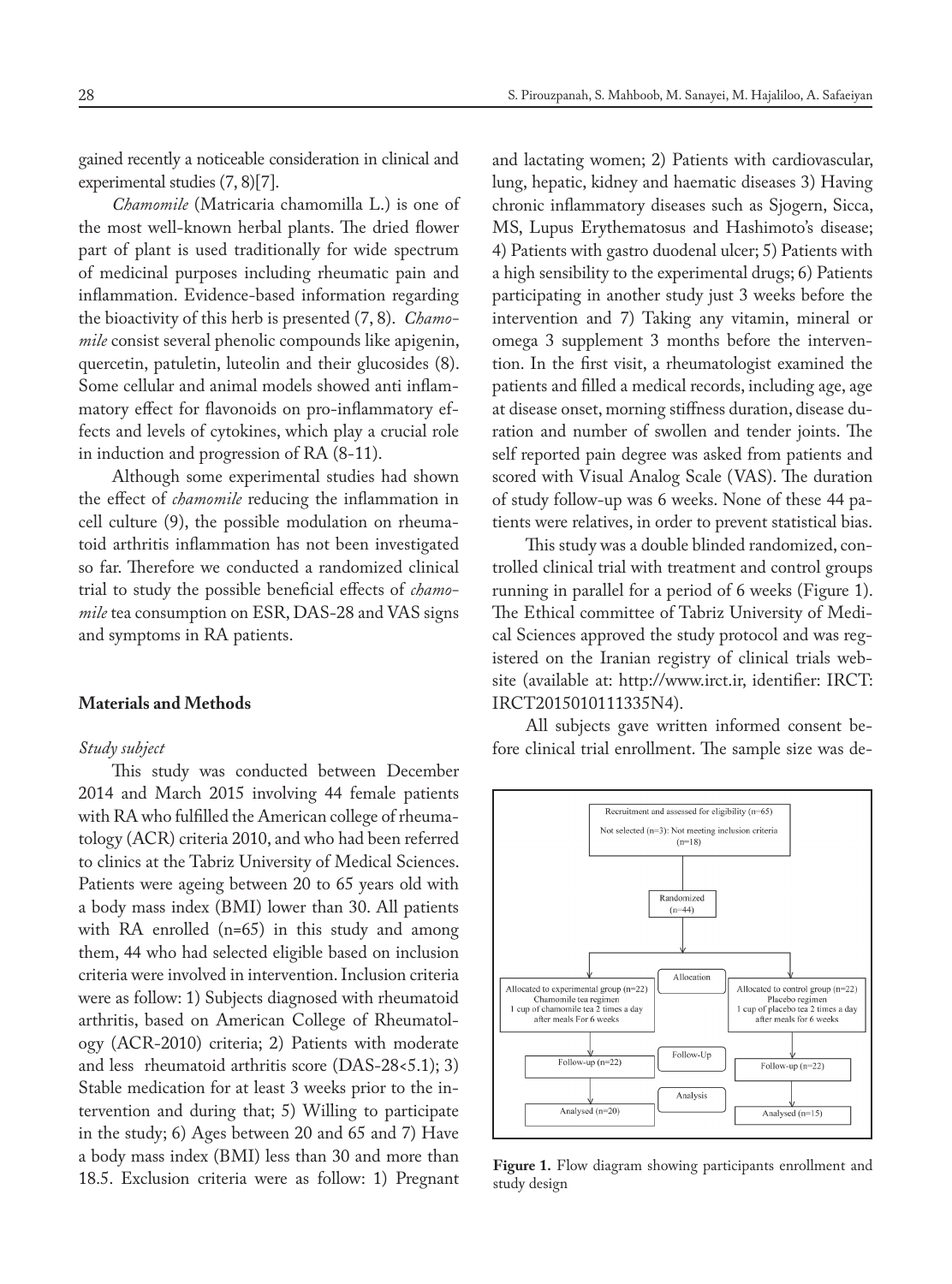termined based on the primary information obtained from the study by Sang-Cheol et al (12). A general questionnaire was completed for each patient. Body weight was measured using a scale (Seca, Germany), without shoes and wearing light clothing.

## *Anthropometric and dietary measurements*

Height was measured using a mounted tape without shoes. BMI was calculated as the weight in kilogram divided by the height in meters squared. Information about daily energy and macronutrient intakes was obtained by 24-h recall method for 3 days, including 2 week day and 1 weekend. Three day average of energy and macronutrient intakes of all subjects was analyzed by Nutritionist IV software (First Databank Inc., Hearst corp., San Bruno, ca, USA).

## *Intervention group*

Drying of *chamomile* flowers was done with a similar condition for all of flowers, in room temperature away from light. First the species of *Chamomile* were determined in herbarium and then dried in a dark place in instant time period. The tea bags were containing approximately 3 g of *chamomile* dried flower and wheat bran as placebo, which was identical in appearance, color and herbal odor. They all packed in tea factory at a certain time (Jam, Lahijan). The patients received the supplements on the onset of the study, and were monitored for consumption continuation and any possible adverse effects by telephone interviews. The intervention group  $(n = 22)$  consumed one cup of *chamomile* tea bag, infused in 150 ml hot water for 10 min, two times a day immediately after lunch and dinner for 6 weeks. The control group (n = 22) consumed an equivalent wheat bran tea bags, packed exactly like the *chamomile* tea bags, with a similar color without any nutritional effect infused in hot water, twice a day for 6 week period. Subjects were asked to maintain their usual dietary intake, physical activity and to avoid any changes in their medication. The compliance of the volunteers with the study protocol was monitored by telephone interviews once a week and counting returned tea bags in person every 2 weeks. In addition consumption check lists were collected every 3 weeks during the study. In study onset a seven day run in period was planned for flavonoid rich foods such as black

tea (more than 2 glasses with 240 ml volume), onion, and green leafy vegetables to be consumed at least during the study. Investigator and patients were blinded about which subject belongs to which group.

### *Biochemical assessment*

Teabags were handed in to participants with similar packing which were coded by Jam tea manufacturer. Blood sampling was collected from venous blood (10 ml) from each subject between 7:00 and 9:00 a.m. after an overnight fasting. Erythrocyte sedimentation rate (ESR) after 1 h was measured using Ves-Matic 200 cube Erythrocyte Sedimentation Rate (ESR) measuring instrument (Diesse Ves-Matic, Italy). Lost to follow-up occurred for two patients in intervention group because of intra-articular corticosteroid injection and disease deterioration. Subjects in placebo group stop continuing the intervention because of surgery, travelling and unwillingness for continuing. All anthropometric, dietary intakes, blood sampling, clinical examinations and biochemical measurements were assessed again at the end of intervention period in both groups.

## *Disease Activity Score-28 (DAS-28)*

The DAS is a combined index that has been developed in Nijmegen in the eighties to measure the disease activity in patients with rheumatoid arthritis. It has been extensively validated for its use in *clinical trials* in combination with the EULAR response criteria.

DAS-28 data were taken out as disease severity by the following formula:

#### $DAS-28 = 0.56 * \ddot{O}(t28) + 0.28 * \ddot{O}(sw28) + 0.70 * \text{Ln}(ESR) + 0.014 * \text{VAS}$

In this formula (t) is the tender joints  $(0-28)$ , (sw) is the swollen joints (0-28), ESR is erythrocyte sedimentation rate and VAS is visual analoge scale of pain(0- 10). Evaluation of response to a treatment can be made much easier and more objective using the DAS28, by assessing the number of swollen and tender joints and measuring the ESR. VAS was asked from the patients. The DAS-28 ranges between 0 and 10, indicating how active the RA is at this moment (13).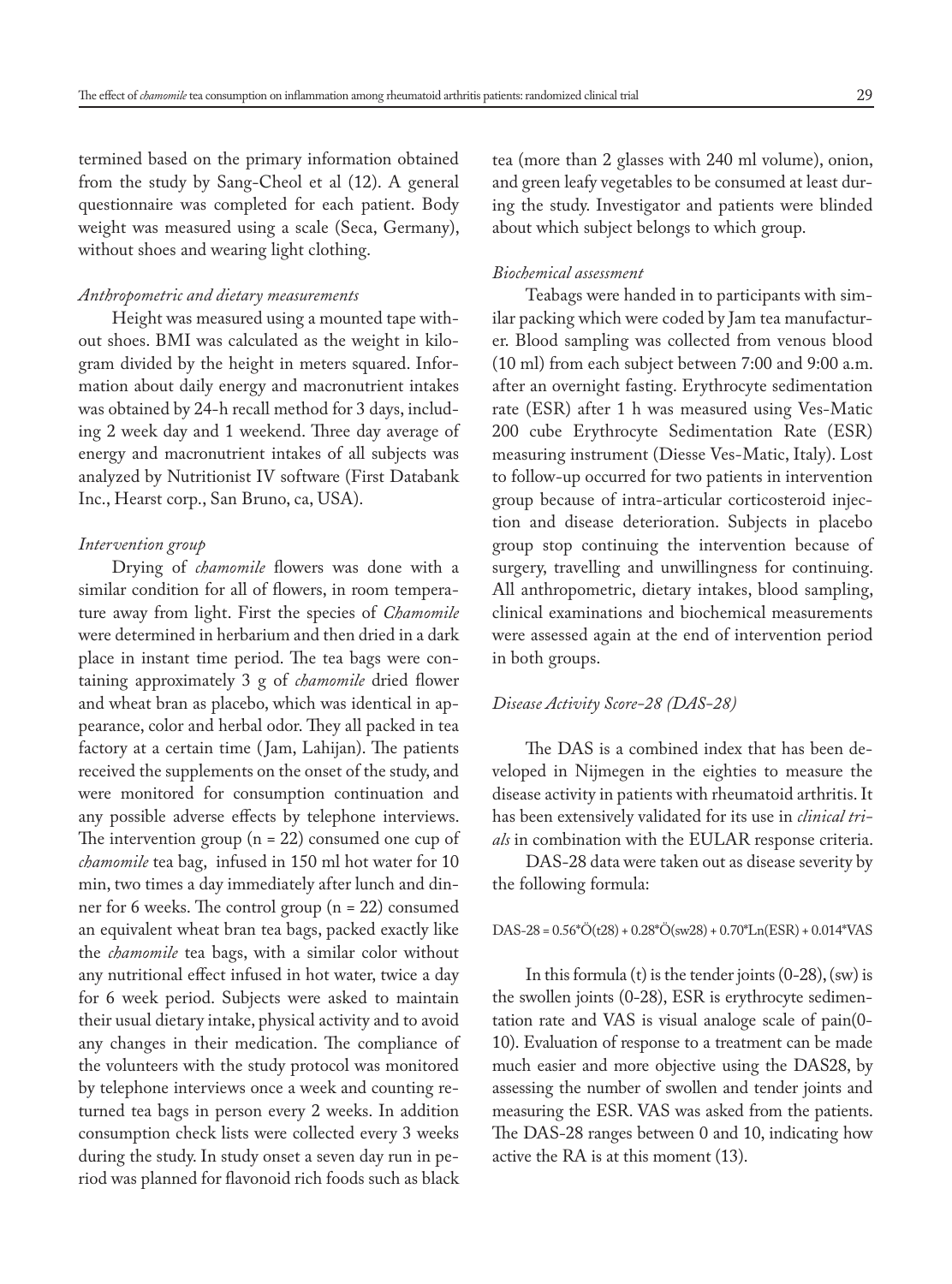## *Statistical analysis*

All the results are expressed as Mean ± SEM. A repeated measure model was used for two group comparison in both times. All analyses were performed using statistical software Minitab15 and Spss16 for Windows and *P* value of less than 0.05 was considered statistically significant.

# **Results**

All of the patients (22 patients in *chamomile* tea group and 22 patients in placebo group) didn't complete the study. Compliance estimated more than 95% in average. Participants did not report any adverse effects or symptoms with the *chamomile* tea consumption during the study.

Table 1 showed demographic and base line characteristics (weight, height, age, BMI and wrist) have no any significant differences between the study groups. In another words, groups were matched in all of this items at beginning and during the intervention.

**Table 1.** Demographic characteristic of study participants

Table 2 presents the daily dietary intake details of participants throughout the study. There were no significant differences in energy and macronutrients intakes between two groups at baseline. Total energy, protein and carbohydrate intakes also did not change significantly in any of the groups during the study but fat intake changed after adjustment for base line examinations.

Table 3 shows the groups were matched in the beginning for disease duration and DAS-28 and its constituents covering tender joints and swollen joints number, ESR value and VAS number. Significant changes were seen in ESR and tender joints number in treatment group, but DAS-28 and swollen joints number and Visual Analogue Scale did not change.

## **Discussion**

This study is the first clinical trial, conducted to evaluate the effect of *Chamomile* supplementation on inflammation and disease treatment in Rheumatoid

| <b>Treatment</b> | <b>Chamomile</b> |                  | Placebo                                                                             |                   | $P_{V}$  | $P_{V}$   | $P_{V}$ |
|------------------|------------------|------------------|-------------------------------------------------------------------------------------|-------------------|----------|-----------|---------|
| Time             | <b>Before</b>    | After            | <b>Before</b>                                                                       | After             | Matching | Treatment | Time    |
| <b>Statistic</b> | <b>Mean</b> ±SE  | $Mean \pm SE$    | <b>Mean</b> ±SE                                                                     | Mean±SE           |          |           |         |
| Weight (kg)      | $71.23 \pm 2.57$ | $70.9 \pm 2.55$  | $70.2 \pm 3.14$                                                                     | $70.07 \pm 3.06$  | .800     | 0.207     | 0.992   |
| Height (cm)      | $161.95 \pm 1.8$ |                  | $162.62 \pm 1.63$                                                                   |                   | .793     |           |         |
| Age              | $48.9 \pm 1.86$  |                  | $46.13 \pm 3.23$                                                                    | $\qquad \qquad -$ | .465     |           |         |
| BMI              | $27.03 \pm 0.66$ | $26.91 \pm 0.65$ | $26.46 \pm 0.96$                                                                    | $26.42 \pm 0.94$  | .617     | 0.542     | 0.983   |
| Wrist            | $89.7 \pm 2.33$  | $89.7 \pm 2.33$  | $89.53 \pm 2.23$                                                                    | $89.53 \pm 2.23$  | .960     | 0.068     | 1.000   |
|                  |                  |                  | Data are presented as Mean± Standard error, $p < 0.05$ is statistically significant |                   |          |           |         |

## **Table 2.** Participants diet analysis.

| <b>Treatment</b> | Chamomile        |                     | Placebo          |                            | $P_{V}$  | $P_{V}$          | $P_{V}$ |
|------------------|------------------|---------------------|------------------|----------------------------|----------|------------------|---------|
| Time             | <b>Before</b>    | After               | <b>Before</b>    | After                      | Matching | <b>Treatment</b> | Time    |
| <b>Statistic</b> | <b>Mean</b> ±SE  | <b>Mean</b> ±SE     | <b>Mean</b> ±SE  | <b>Mean±SE</b>             |          |                  |         |
| Protein          | 79.17±4.26       | $75.13 \pm 4.68$    | 77.19±4.27       | $79.43 \pm 5.49$           | 0.527    | 0.657            | 0.750   |
| Fat              | $53.42 \pm 2.58$ | $57.19 \pm 2.31$    | $64.32 \pm 3.81$ | $59.7 \pm 3.54$            | 0.282    | 0.039            | 0.353   |
| Kilocalories     | $2043 \pm 75.43$ | $2089.92 \pm 63.14$ |                  | 2085±103.95 2091.47±105.51 | 0.636    | 0.902            | 0.879   |
| Carbohydrate     | 318.12±13.66     | 319.23±9.98         |                  | 304.66±18.99 323.95±12.04  | 0.948    | 0.517            | 0.560   |

*Pmatching: P<0.05 significantly difference between two groups for statics; Ptreatment: P<0.05 significantly difference for intervention; Ptime: P<0.05 significantly difference between two times before and after. All data are expressed as Mean± Standard error.*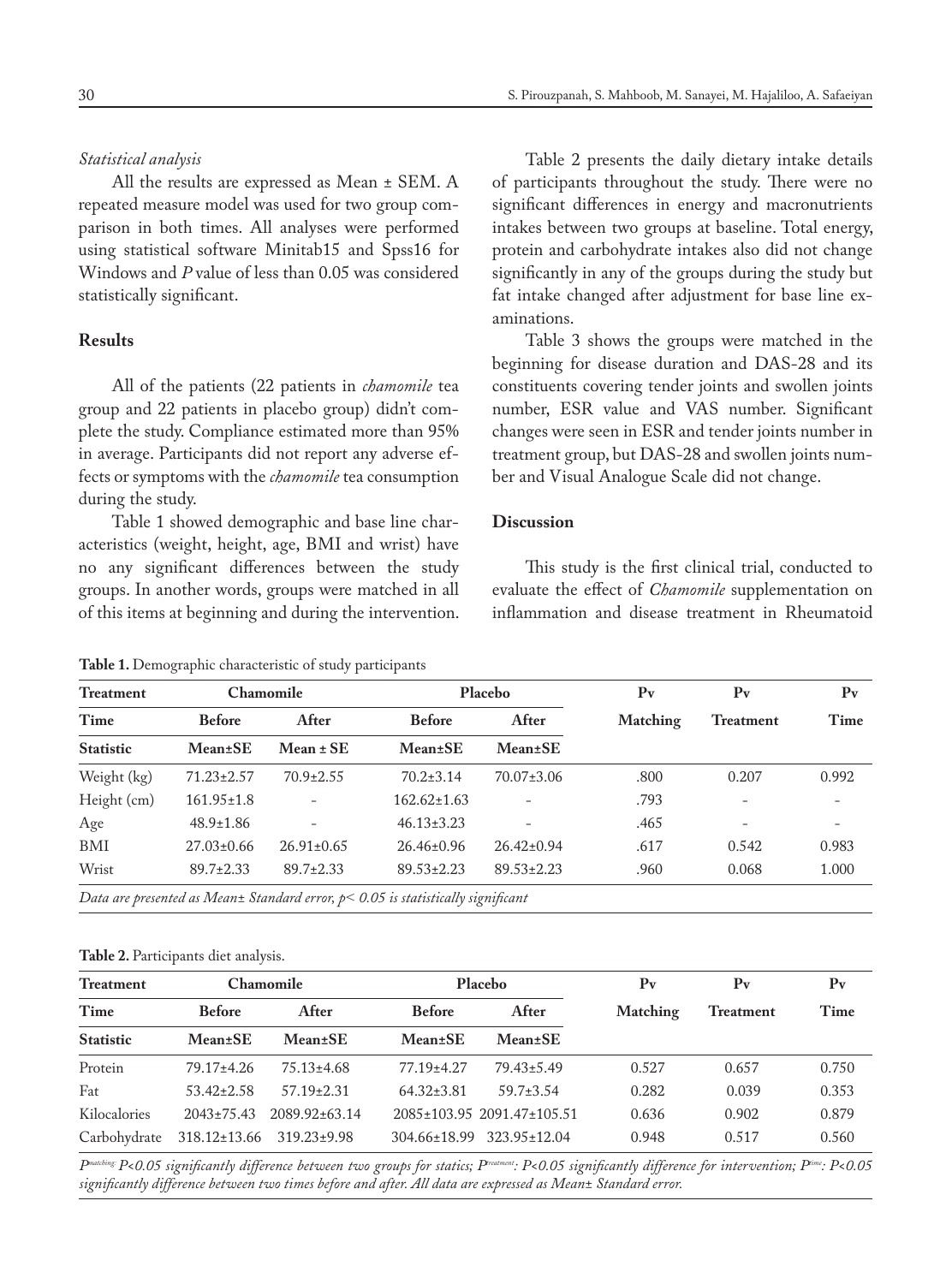| <b>Treatment</b>                        | Chamomile       |                 | Placebo         |                                                               | $P_{V}$  | $P_{V}$                                                                                                 | $P_{V}$ |
|-----------------------------------------|-----------------|-----------------|-----------------|---------------------------------------------------------------|----------|---------------------------------------------------------------------------------------------------------|---------|
| Time                                    | <b>Before</b>   | After           | <b>Before</b>   | After                                                         | Matching | <b>Treatment</b>                                                                                        | Time    |
| <b>Statistic</b>                        | <b>Mean</b> ±SE | <b>Mean</b> ±SE | <b>Mean</b> ±SE | <b>Mean</b> ±SE                                               |          |                                                                                                         |         |
| Disease duration                        | $11.3 \pm 1.71$ | $11.3 \pm 1.71$ | $8.83 \pm 1.83$ | $8.83 \pm 1.83$                                               | .337     | 0.099                                                                                                   | 1.000   |
| $DAS-28$                                | $3.36 \pm 0.17$ | $3.06 \pm 0.19$ | $3.37 \pm 0.28$ | $3.43\pm0.26$                                                 | .964     | 0.108                                                                                                   | 0.540   |
| <b>ESR</b>                              | $21.8 \pm 2.42$ | $19.4 \pm 2.23$ | $25 + 4.57$     | $27.33 \pm 4.89$                                              | .513     | 0.018                                                                                                   | 0.600   |
| Tender joints                           | $2.51 \pm 0.33$ | $1.96 \pm 0.3$  | $4.27 \pm 0.84$ | $4.47\pm0.88$                                                 | .067     | 0.000                                                                                                   | 0.690   |
| Swollen joints                          | $1.27 \pm 0.2$  | $1.21 \pm 0.36$ | $1.08 \pm 0.33$ | $1.21 \pm 0.37$                                               | .610     | 0.208                                                                                                   | 0.931   |
| <b>VAS</b>                              | $3.35 \pm 0.35$ | $2.65 \pm 0.24$ | $3.07 \pm 0.3$  | $2.93 \pm 0.33$                                               | .560     | 0.916                                                                                                   | 0.241   |
| $\alpha$ m $\alpha$ , $\beta$ , $\beta$ |                 |                 |                 | $\mathbf{r} \cap \mathbf{r}$<br>$\alpha$ , $\beta$ , $\alpha$ |          | $\mathcal{I}$ , $\mathcal{I}^*$ , $\mathcal{I}^*$ , $\mathcal{I}^*$ , $\mathcal{I}^*$ , $\mathcal{I}^*$ |         |

**Table 1.** Disease related characteristics

*SE: Standard Error; p< 0.05 is statistically significant; DAS-28: Disease Activity Score, ESR: erythrocyte sedimentation rate, VAS: Visual Analoge Scale of disease activity.*

Arthritis. Both groups were matched before the intervention in order to minimize the confounders. This study showed that 6 g/day *chamomile* tea consumption for 42 days caused significant decreases in ESR levels and tender joints number in intervention group, while there was not any significant change in DAS-28, Visual Analogue Scale and swollen joints number in intervention group. *Chamomile* tea did not lead to any harmful changes in the treatment group. Furthermore, no significant changes were seen between and within groups in weight and BMI of subjects after 6 weeks of intervention, which is parallel to Zemestani et al study (14). In Weidner et al study, *Chamomile* alcoholic extract prescription for 6 weeks didn't change the weight in diet obsessed rats, significantly (15). Although any mechanism in probable effect in weight reduction, have not been seen in rats for *chamomile*. Totally *Chamomile* tea consumption has not any effect in participant's food receiving, so that BMI would not be a confounder in biochemical interpretation.

*Chamomile* consists of high level of phenols such as Coumarin and Flavonoids, which they have, free radical scavenging effects (16). So that *Chamomile* as a rich source for antioxidant components, modulated the oxidative stress in diabetic patients in Zemestani et al study (14).

 NF-κB regulates the expression of pro-inflammatory cytokines (17, 18) . Imbalanced activation of NF-κB is involved in pathogenesis of inflammatory diseases. Suppression of NF-κB activation by certain inhibitors could down-regulate the gene expression of pro-inflammatory cytokines, and then block the development of inflammatory diseases (19). *Chamomile* is a rich source of apigenin, which been shown to down regulate NF-κB through the inhibition of Akt (11). It's a potent antioxidant, cyclooxygenase (COX) inhibitor, cell cycle inhibitor, protein kinas C inhibitor, and apoptosis inducer (20).

 Oxidative protective effect of *Chamomile* via nitric oxide reduction was revealed in a study (16) which was not detected in ours. Shipochliev et al concluded that anti-inflammatory effect of *Chamomile* is due to prostaglandin E1 production inhibition (21). In another study Janmejai et al show that *Chamomile* has the same mechanism to non steroid drugs in COX-2 inhibition (22). For example, Chamazulene as a main constituents of *Chamomile*, has the same structure to ibuprofen and has key role in prostaglandin production inhibition (23).

According to this findings and inflammation mechanism in Rheumatoid Arthritis; and because of that which the key treatment is suppression of inflammatory cascade, it's concluded that any supplement or drug which can improve the disease activity and decrease the ESR as potent marker for inflammation, can alleviate the symptoms and pain. In this study *Chamomile* supplementation could improve the disease degree, by decreasing the ESR value, which means inflammation improvement. Cyclooxygenase-2 (COX-2) regulates proliferation, angiogenesis, inflammation, and tumor genesis. COX expression is elevated in the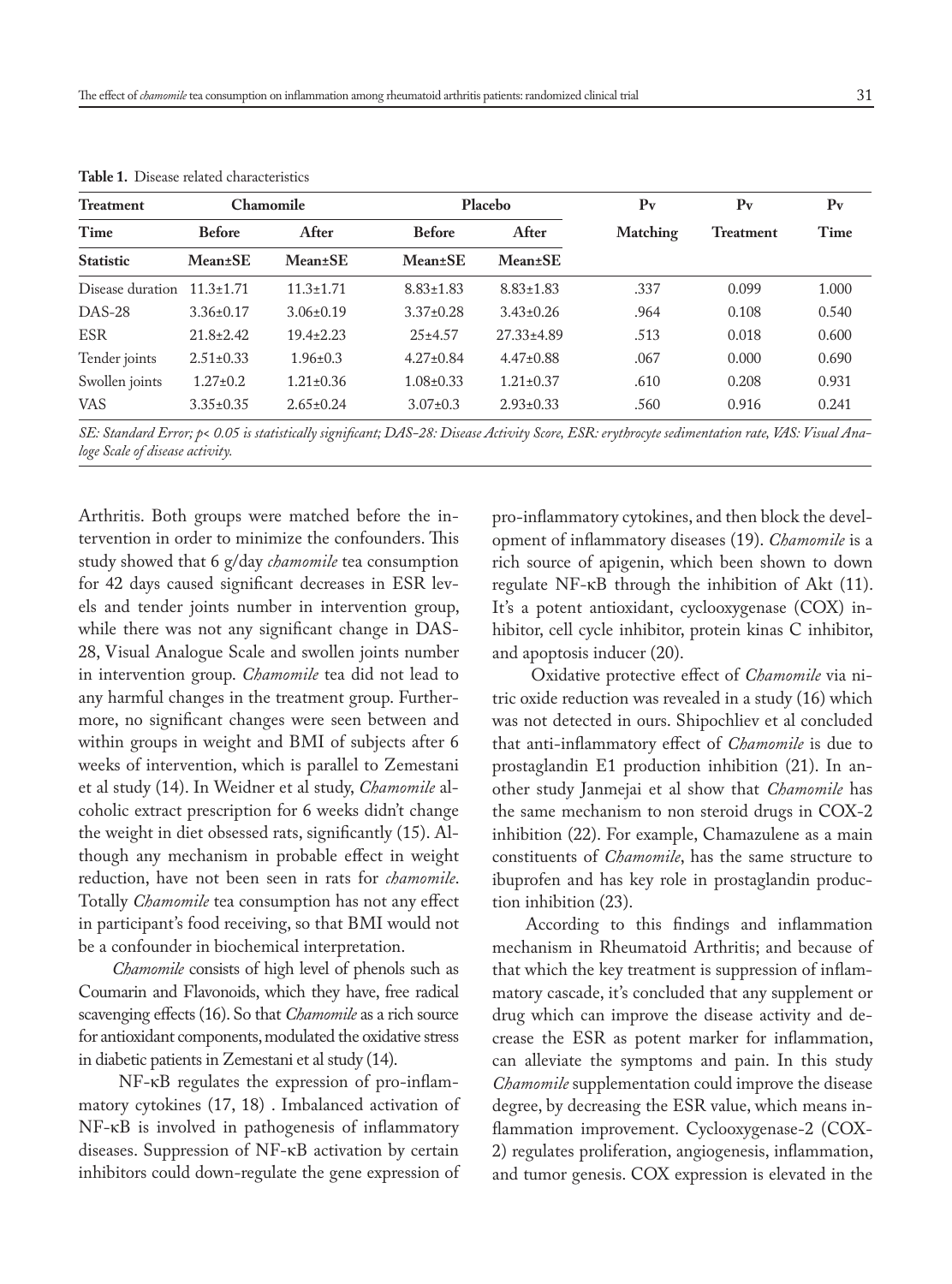synovial lining layer, the subsynovial, synoviocytes, the vascular endothelial cells, and mononuclear inflammatory cells in patients with rheumatoid arthritis (RA) or osteoarthritis (OA) (24). Abnormal breakdown of connective tissue contributes to pathological conditions such as RA and atherosclerosis. In another cellular study apigenin could inhibit the collagenase activity by 85.3% at 500 p.m. (20).

Apigenin in another study showed greater inhibition of COX-2 induction than celecoxib (20). These results are consistent with a report that apigenin decreased NO production by down- regulating COX-2 expression in the same cells (25). Reactive Oxygen Spices (ROS) plays an important role in cartilage degradation (26). Cellular ROS generation stimulates the expression of COX-2 (27). Nevertheless, apigenin suppressed LPS-induced COX-2 expression in RAW 264.7 cells .This suppression could be caused by inhibition of Akt activation, or by inhibition of Arashidonic acid release causing suppression of Prostaglandin synthesis (10). As a whole, our results suggest that this effect of *chamomile* in RA patients is resulted from apigenin which may retard inflammatory processes in rheumatoid synovial by suppressing NO production and COX- 2 expression. Inhibition of COX-2 expression and cellular adhesion molecules (9) have been seen in cell studies which be suggested as a probable mechanisms that *chamomile* induces its anti-inflammatory and anti-Oxidant effects and ESR as an inflammatory sign were reduced. So that according to this study *chamomile* show the same effect of cellular study in human, in RA patients which was due to down regulation of the inflammation and disease severity improvement.

Otherwise, the inhibition of the collagenase reaction occurred at 500 ~M apigenin, which is cytotoxic to RAW 264.7 cells and HUVECs. Direct injection of apigenin (500 pM) to inflammatory joints might allow inhibition of collagenase without toxicity to other cell types. The inhibitory activities if apigenin on the inflammatory responses suggests that it may be useful as a functional food component or an alternative medicine to help treat inflammatory symptoms (20).

The goal of RA treatment is remission. Definition of remission, however, remains controversial. DAS-28 is a tool which can be used to assess the disease activity during a period .(13). In another word in patients if any constituents of DAS-28 such as ESR and tender and swollen joints decreases in treatment procedure, it means that disease have been suppressed.

## **Author's contributions**

Authors' Contributions: This manuscript was extracted from the thesis written by Mahzad Sanayei, MSc student of Nutrition. Soltanali Mahboob: study design and supervision; Mahzad Sanayei: study design, Data collection, manuscript drafting; Saeed Pirouzpanah: consultation during study design and implementation, manuscript edition; Mehrzad Hajaliloo: consultation during study design and implementation; Abdolrasoul Safaiyan: statistical data analysis.

## **Acknowledgments**

Authors appreciate the help provided by the Research Vice Chancellor and Nutrition Research Center of Tabriz University of Medical Sciences and participant's contribution in this study.

## **References**

- 1. Sweeney SE, Firestein GS. Rheumatoid arthritis: regulation of synovial inflammation. The international journal of biochemistry & cell biology 2004;36(3):372-8.
- 2. Davatchi F, Jamshidi A-R, Banihashemi AT, et al. WHO-ILAR COPCORD study (stage 1, urban study) in Iran. The Journal of rheumatology 2008;35(7):1384-90.
- 3. Abhari R, Shakibi M, Samadi F, Oiroozian M, Tavakoli S. Prevalence Of Rheumatic Diseases In Fasham. Razi Journal of Medical Sciences 1995;2(3):182-91.
- 4. Majithia V, Geraci SA. Rheumatoid arthritis: diagnosis and management. The American journal of medicine 2007; 120(11): 936-9.
- 5. Epstein FH, Choy EH, Panayi GS. Cytokine pathways and joint inflammation in rheumatoid arthritis. New England Journal of Medicine 2001;344(12):907-16.
- 6. Smolen JS, Steiner G. Therapeutic strategies for rheumatoid arthritis. Nature Reviews Drug Discovery 2003;2(6):473- 88.
- 7. Srivastava JK, Shankar E, Gupta S. Chamomile: A herbal medicine of the past with a bright future (Review). Molecular medicine reports 2010;3(6):895-901.
- 8. McKay DL, Blumberg JB. A review of the bioactivity and potential health benefits of peppermint tea (Mentha piperita L.). Phytotherapy Research 2006;20(8):619-33.
- 9. Smolinski AT, Pestka JJ. Modulation of lipopolysaccharideinduced proinflammatory cytokine production in vitro and